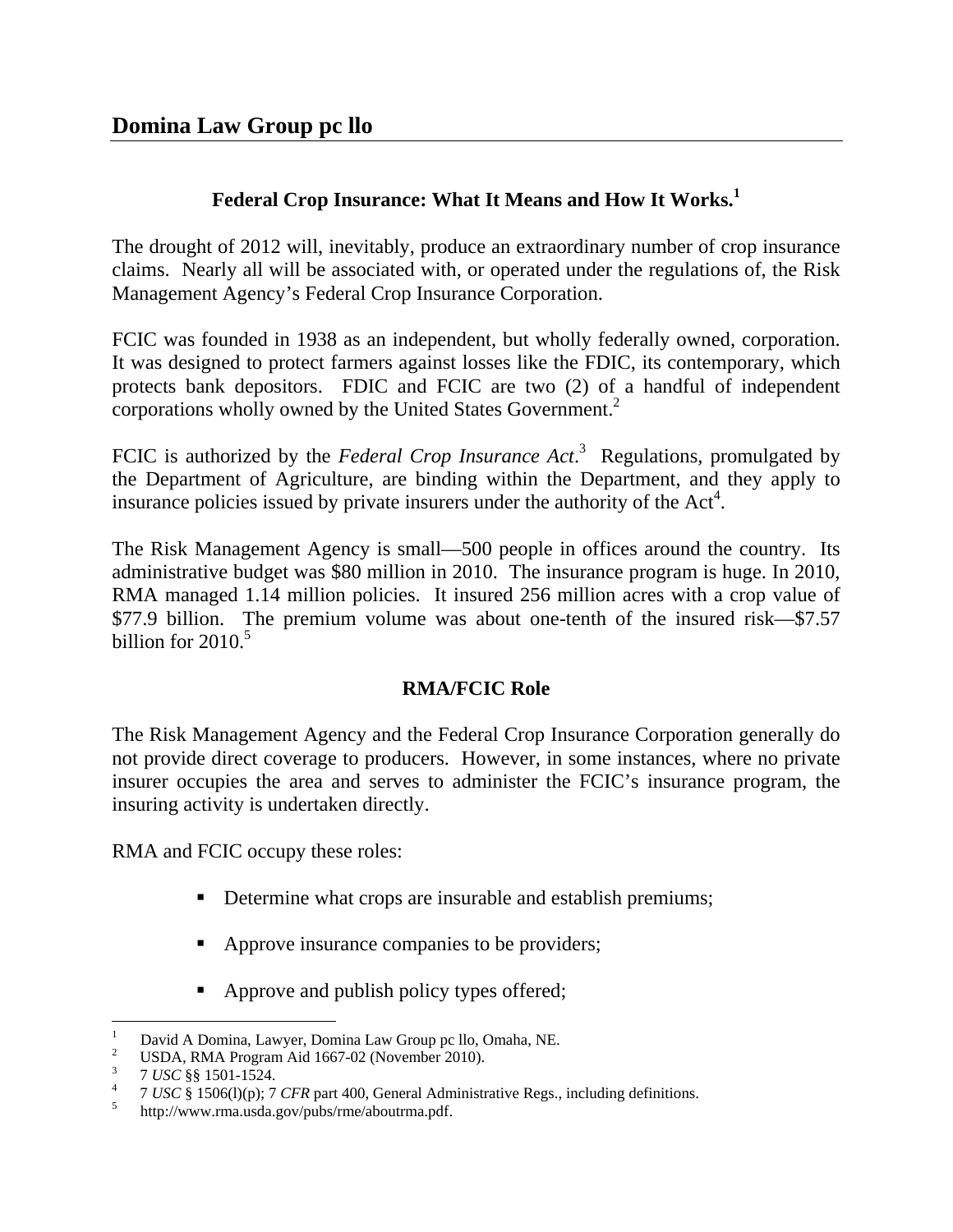- **Establish program regulations and procedures;**
- Subsidize producer premiums;
- **Pay producer administrative and operating expenses; and**
- Provide reinsurance.

## **Role of Private Insurance Providers**

Private insurance providers or companies approved by FCIC to offer the coverage have specific duties. They must, when approved:

- Sell approved policies;
- Service policies by collecting premiums and fees, investigate loss claims, appraise and calculate benefits due;
- Administer, and refuse to waive or alter, policy terms except as permitted by program regulations; and
- Develop new products, but not offer them unless they are first submitted to, and approved by, FCIC.

## **Overall Producer Role**

Overall, the producer's role, also defined by the statute, is relatively specific. The producer must:

- Apply for coverage by the closing date;
- Pay the premium and administrative fee timely;
- Report acreage as planted promptly;
- Use good farming practices;
- Maintain all required records;
- Comply with policy requirements; and
- Promptly report losses and cooperate.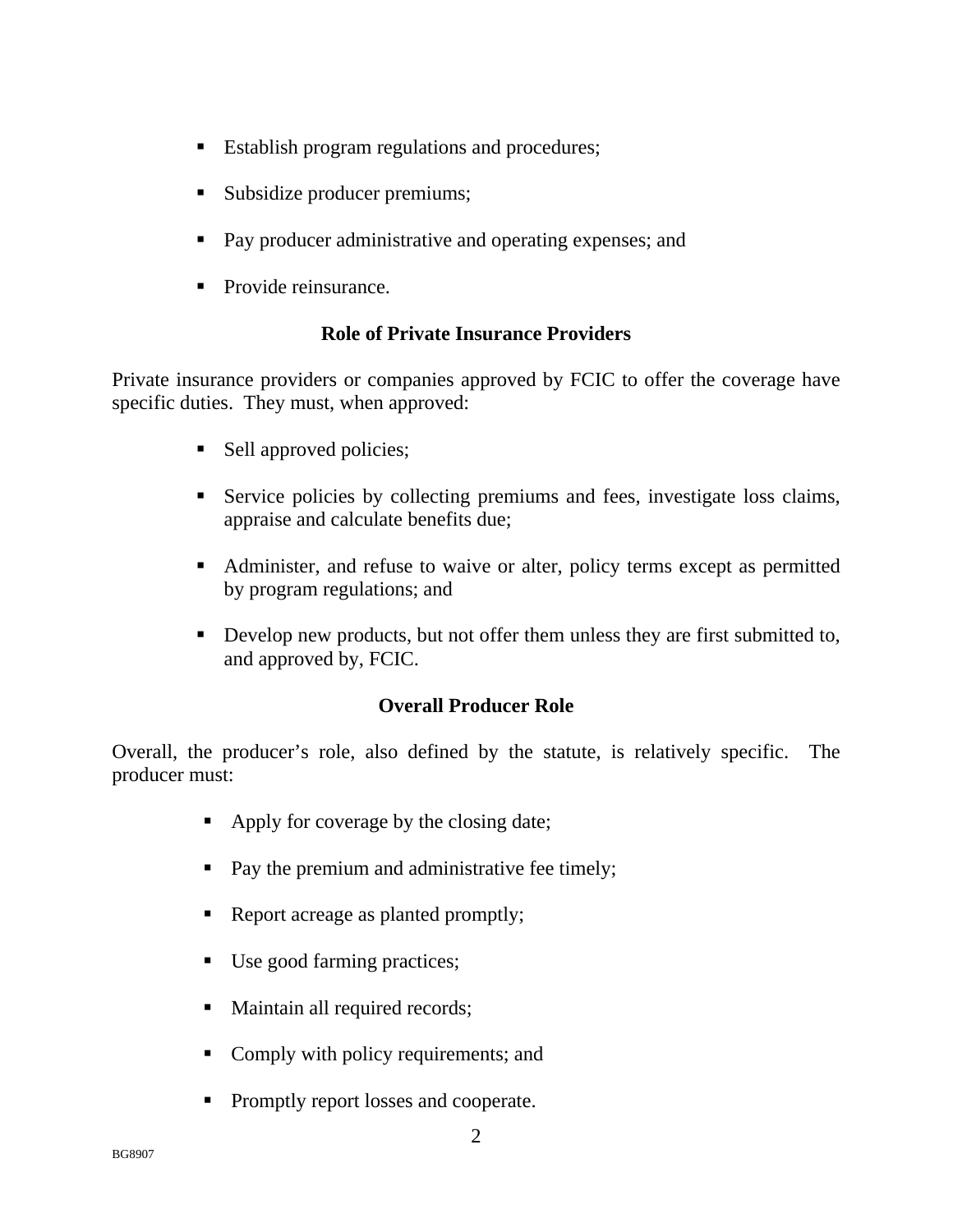The producer bears the burden of establishing that all reports required and all loss claims submitted are complete and accurate. Even if an agent fills out the form, the producer cannot rely on this alone.

Risks are broad. They range from crop failures, to microscopic organisms such as aflatoxin<sup>6</sup>, to revenue protection. The latter literally protects against the risks of excessive market volatility by allowing a minimum price for crop value to be insured.<sup>7</sup>

These changes have made terms, perhaps not previously used much, important to lawyers. Included among the important definitions are:

| <b>Acronym</b> | <b>Phrase</b>                    | <b>Meaning</b>                             |
|----------------|----------------------------------|--------------------------------------------|
| <b>AGR</b>     | <b>Adjusted Gross Revenue</b>    | Insures revenue of entire farm, not        |
|                |                                  | simply individual crop. Relies on          |
|                |                                  | producer's Schedule F from his tax         |
|                |                                  | return.                                    |
| <b>APH</b>     | <b>Actual Production History</b> | Ten (10) year average per insured          |
|                |                                  | acreage. Insures against production loss   |
|                |                                  | only if selected as only option. Producer  |
|                |                                  | selects amount of average yield to         |
|                |                                  | insure—up to 85% in some areas, and        |
|                |                                  | capped lower in others.                    |
| <b>ARH</b>     | <b>Actual Revenue History</b>    | Like APH, but instead of insuring          |
|                |                                  | historical yields, it insures historical   |
|                |                                  | revenues.                                  |
| <b>CEPP</b>    | <b>Commodity Exchange Price</b>  | A series of options (dollar plan, group    |
|                | Provisions                       | risk plan), to protect against damage that |
|                |                                  | causes a yield shortfall. The group plan   |
|                |                                  | uses a county-wide average to determine    |
|                |                                  | loss.                                      |
| <b>CRC</b>     | Crop Revenue Coverage            | Provides revenue protection based on       |
|                |                                  | price and yield expectations by paying     |
|                |                                  | for losses below the guarantee at the      |
|                |                                  | higher of an early-season price or the     |
|                |                                  | harvest price—this plan of insurance is    |
|                |                                  | no longer available.                       |
| <b>GRIP</b>    | Group Risk Income Plan           | Uses county revenue index to determine     |
|                |                                  | loss.                                      |
| <b>RA</b>      | <b>Revenue Assurance</b>         | Provides coverage to protect against loss  |

 $\frac{1}{6}$ USDA, RMA Program Aid 1979.

<sup>7</sup> USDA, RMA Agency Fact Sheet September 2011.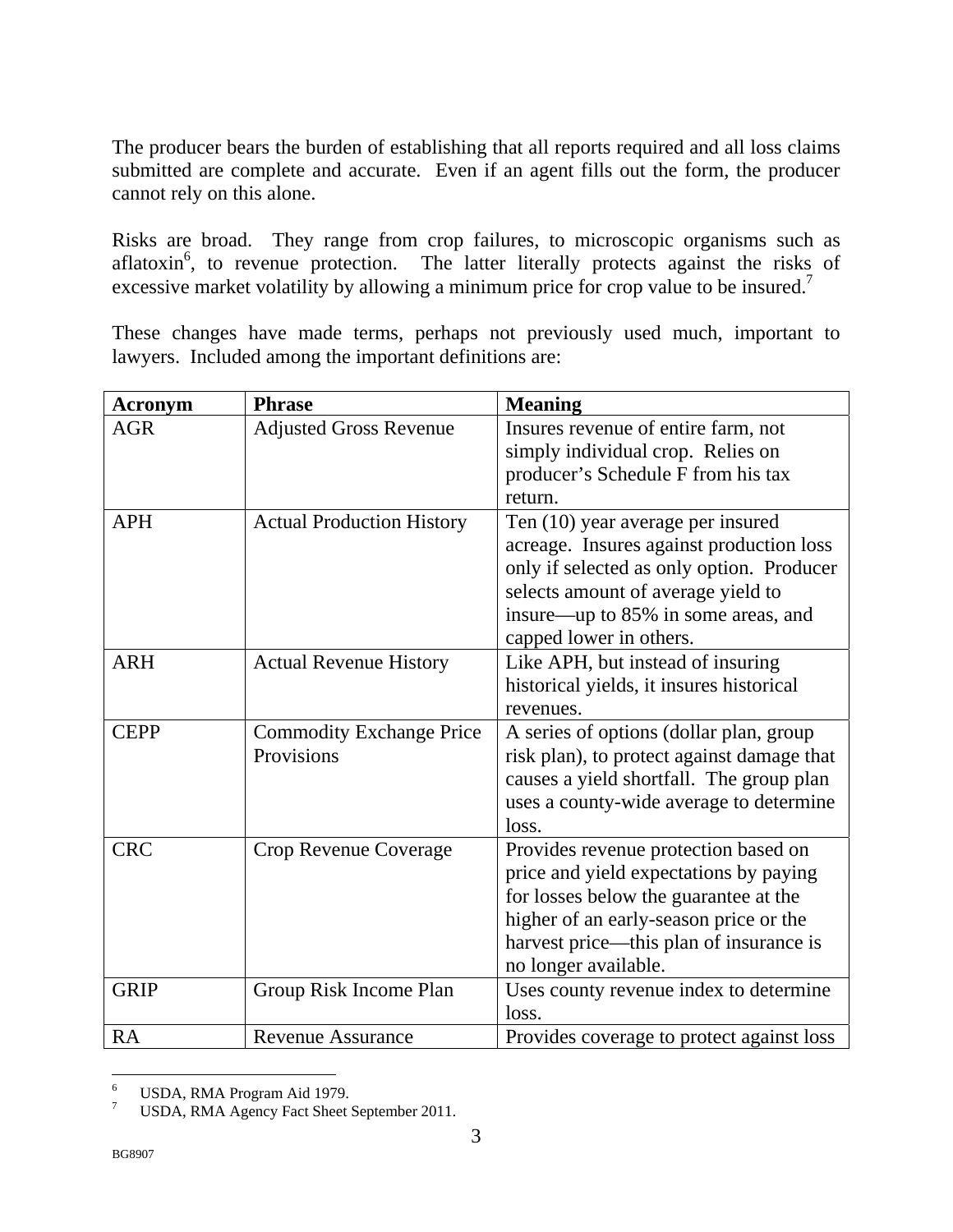|               |                                | of revenue caused by low prices or low<br>yields or a combination of both—this                                                                                                                                                                                                                                          |
|---------------|--------------------------------|-------------------------------------------------------------------------------------------------------------------------------------------------------------------------------------------------------------------------------------------------------------------------------------------------------------------------|
|               |                                | plan of insurance is no longer available.                                                                                                                                                                                                                                                                               |
| <b>RPP</b>    | <b>Revenue Protection Plan</b> | Protects against revenue loss due to<br>production loss, price decline or<br>increase, or combination. If harvest<br>price exclusion is chosen, coverage does<br>not protect against revenue loss due to<br>price increase. Insures against natural<br>causes like drought, hail, wind, frost,<br>insects, and disease. |
| <b>RPPHPE</b> | <b>Revenue Protection Plan</b> | Protects against production loss, price                                                                                                                                                                                                                                                                                 |
|               | with Harvest Price             | decline, or a combination, but                                                                                                                                                                                                                                                                                          |
|               | Exclusion                      | accommodates harvest price.                                                                                                                                                                                                                                                                                             |
| <b>YPP</b>    | <b>Yield Protection Plan</b>   | Protects against production loss for                                                                                                                                                                                                                                                                                    |
|               |                                | which revenue protection is available but                                                                                                                                                                                                                                                                               |
|               |                                | not selected by the producer.                                                                                                                                                                                                                                                                                           |

## **Producer Obligations**

The insurance is not without exclusions. They include producer's duties to complete planting by an ending date, report acreage timely, notify of loss within seventy-two (72) hours, and farm in conformity with generally accepted and approved farming practices and cropping plans. In other words, coverage is not available for experimental operations or losses caused by producer neglect.

Most producer claims will originate with a report by the producer to a private insurer or a federal office. It is important that this report be made in writing. The writing may buttress a telephone call. Though the Act does not require preservation of evidence, the producer must respect his obligation to meet the burden of proof. At a minimum, when a loss is suspected, the producer should obtain and maintain a comprehensive crop record by field. It should be chronological and contain all critical dates and critical information including:

- Pre-planting application dates and products;
- Pre-planting ground preparation events;
- Planting dates describing planter, operator, population, hybrid, fertilizers, and chemicals;
- Post-planting chemical and fertilizer application dates, types, and rates;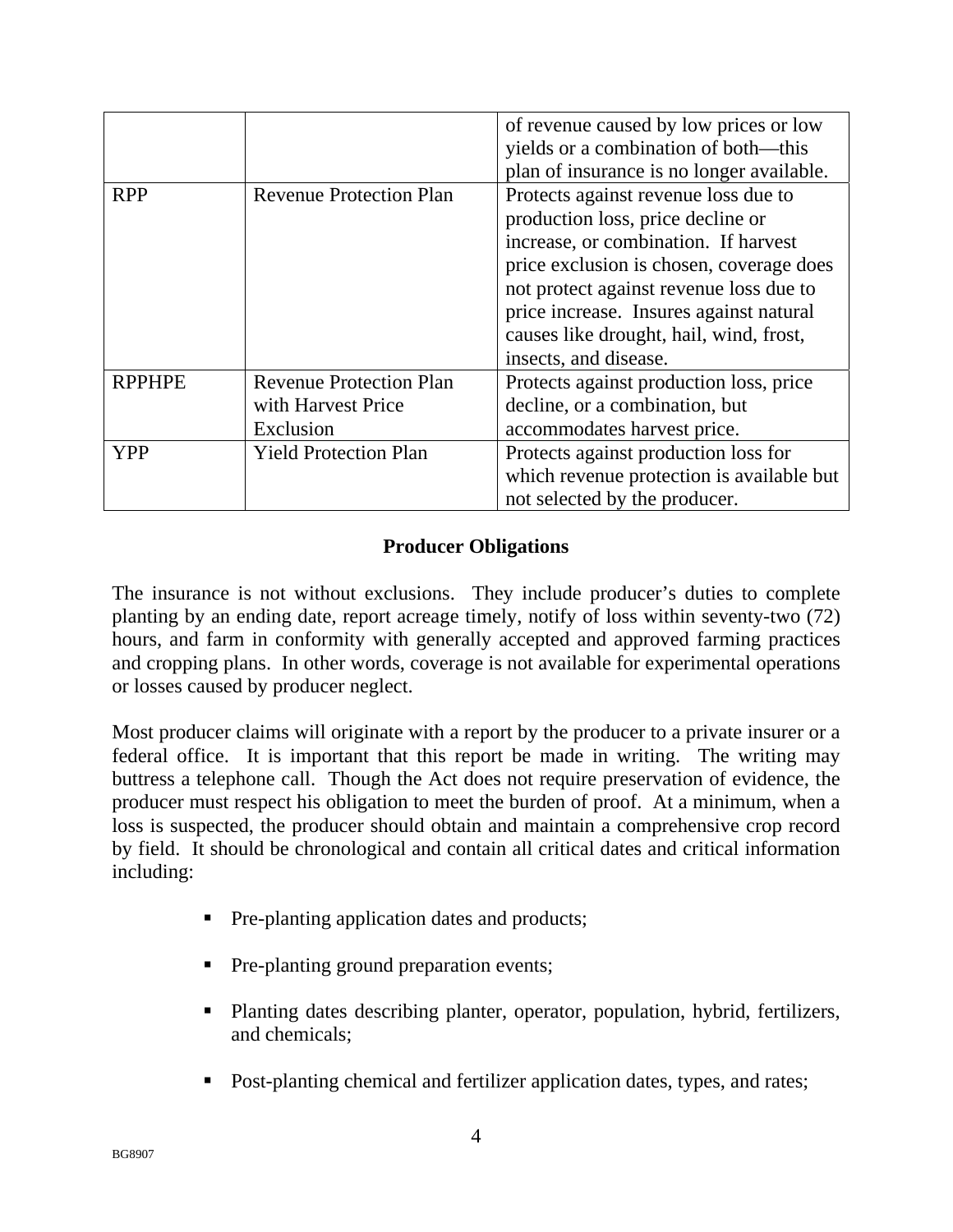- Field inspection reports documenting periodic inspections of the field;
- **Irrigation log identifying dates and amounts;**
- Suspected crop loss observation date;
- Suspected crop loss report date identifying person to whom reported;
- Intermittent field photographs from emergence through damage; and
- Damage survey procedures, personnel, dates and observations (stand counts, production levels, plant height and vigor observations, and plant damage observations supported by photographs).

# **What Happens When a Claim is Denied?**

If all goes well, the producer's claim will be approved, payment will be made, and life will go on. But inevitably, issues will arise. They will require involvement by lawyers. Grounds for appeal could include:

- Determinations that good farming practices were not met;
- **Timeliness determinations:**
- Yield loss determinations:
- Alternate causation determinations, eliminating the causative risk from coverage; and
- $\blacksquare$  Qualifications of participant.<sup>8</sup>

An adverse decision can be reviewed in either of two ways.

**Appeal to NAD.** The decision can be appealed directly to the head of the U.S. National Appeals Division (NAD).<sup>9</sup> The National Appeals Division is, generally, staffed by administrative law judges who conduct hearings relatively nearby the location of the producer. $10$ 

 $\overline{a}$ 8 *7 CFR* § 11.1.<br>*7 CFR* § 11.6(a).

<sup>&</sup>lt;sup>10</sup> 7 *CFR* part 11.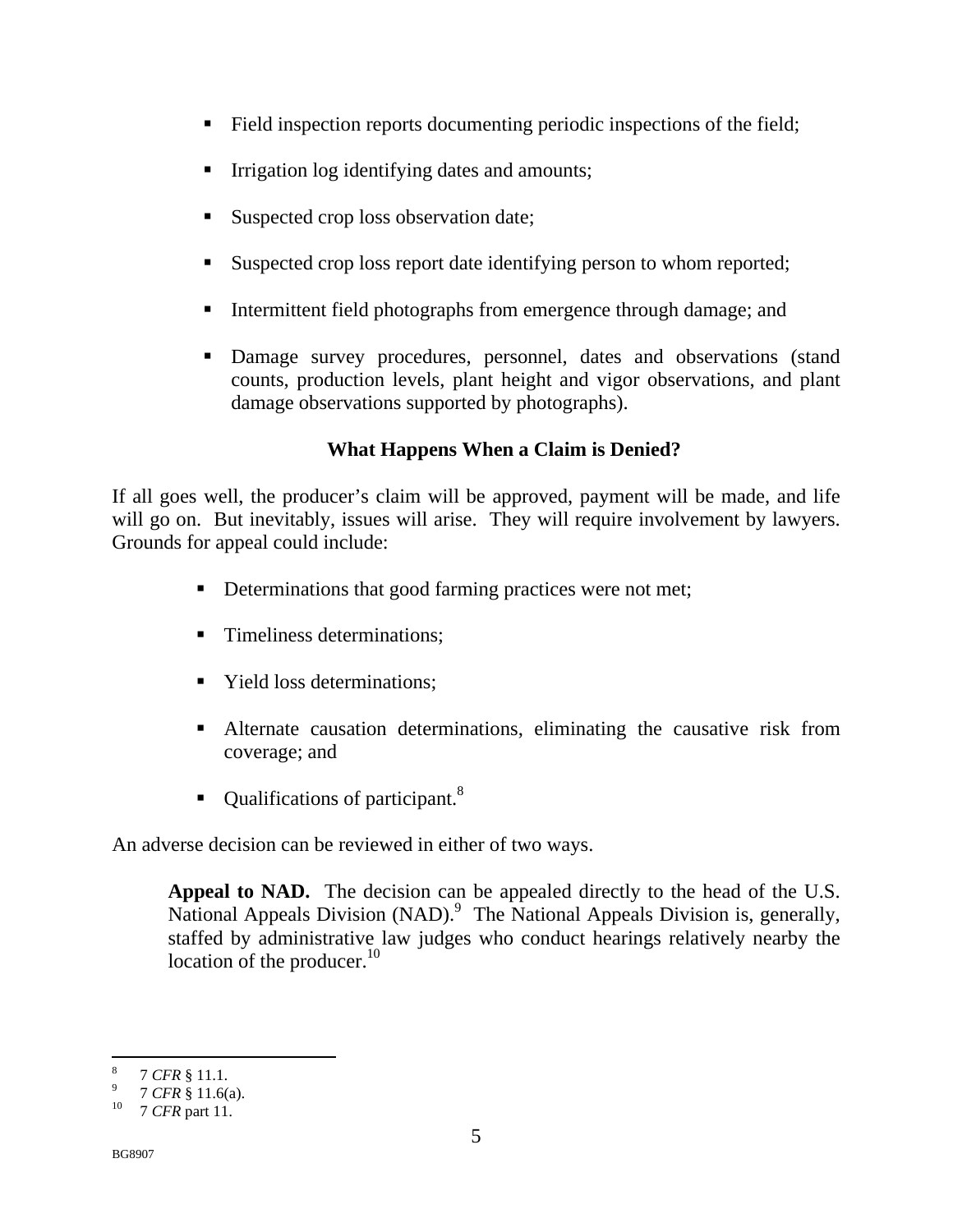**Administrative Review.** A producer may seek administrative review<sup>11</sup>, or mediation which delays the need for a NAD appeal or administrative review.<sup>12</sup> If administrative review is sought, the request must be written and the writing must "state the basis upon which appellant relies to show that (1) the decision was not proper and not made in accord with applicable program regulations and procedures; or (2) all material facts were not properly considered in such decision."<sup>13</sup>

The request for administrative review must be filed within thirty (30) days of written notice of an adverse decision. It is "filed" when personally delivered to the appropriate decision maker or properly addressed, postage prepaid, when postmarked.<sup>14</sup>

#### **How Mediation Works**

Adverse decisions can be mediated and other forms of alternative dispute resolution can also be used. Requests for mediation must be made after an adverse decision and before an NAD hearing.<sup>15</sup> A mediation request must be made not later than thirty (30) calendar days after written notice of an adverse decision. The "filing" procedure for a mediation request is the same as for administrative review. Arbitration is also provided for and is generally mandatory.<sup>16</sup>

Mediation bears a danger. If mediation occurs, but is unsuccessful, only the remainder of the thirty (30) day period is available to appeal to the National Appeals Division.<sup>17</sup> The producer "is responsible for contacting the Certified State Mediation Program if one exists." The state program then makes the mediation arrangements.<sup>18</sup> Only one mediation is permitted.<sup>19</sup> If mediation produces a partial settlement, the modified decision becomes the new adverse decision for appeal to the NAD.20

If the administrative review process or the appeal to the NAD is unsuccessful, the producer's remedy is to proceed to court. Judicial review is permissible after administrative remedies have been exhausted through an appeal to, and through,  $NAD.<sup>21</sup>$ 

 $11$ 

<sup>&</sup>lt;sup>11</sup> 7 CFR § 400.93.<br>
<sup>12</sup> 7 CFR § 400.94.<br>
<sup>13</sup> 7 CFR § 400.93(b).<br>
<sup>14</sup> 7 CFR § 400.95(a).<br>
<sup>15</sup> 7 CFR § 400.94.<br>
<sup>16</sup> 7 C.F.R. § 457.8 para. 20(a). This Regulation invokes the Federal Arbitration Act, 9 USC § 2. Altern American Arbitration Ass'n procedures can be used if AAA rules are applied. This mean the onerous AAA costs can be avoided by agreement if an agreement can be reached. *See* USDA-RMA Final Agency Determination: FAD-007 (May 18, 2001), *available at* http://www.rma.usda.gov/regs. 17 7 *CFR* § 400.94(d). 18 7 *CFR* § 400.94(e).

<sup>19 7</sup> *CFR* § 400.94(g). 20 7 *CFR* § 400.94(i). 21 7 *CFR* § 400.96.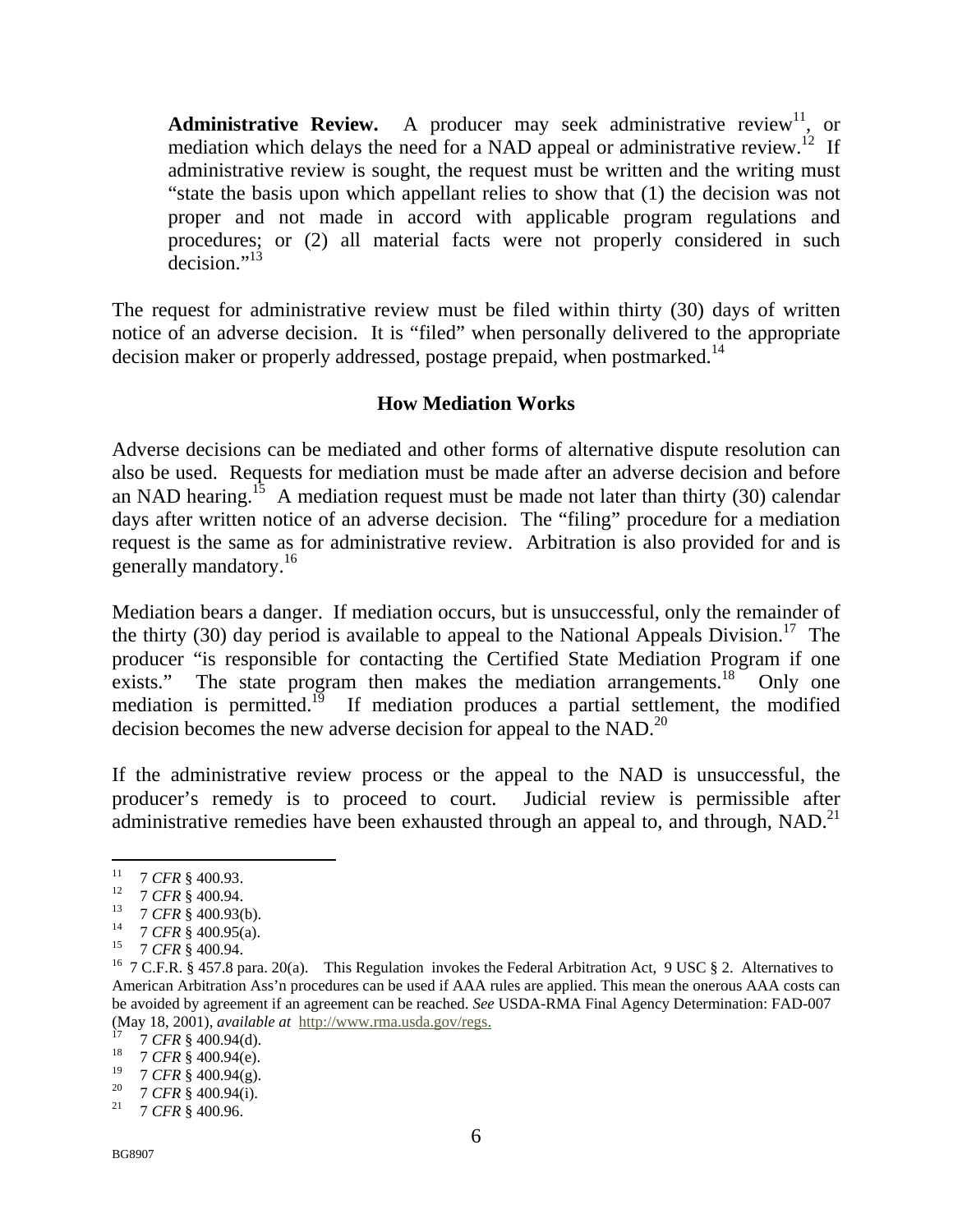The NAD procedure must comply with 7 *CFR* Part 11. Noncompliance, or incomplete compliance, prevents judicial review.

Throughout the process, RMA and FCIC representatives may correct errors in entering data on contracts or other program documents, and in the results of calculations.<sup>22</sup> If the dispute is about the quality of the farmer's farming practices, a separate reconsideration process exists.

## **What are Good Farming Practices?**

The phrase "good farming practices" is defined.<sup>23</sup> Disputes about good farming practices are not appealed to NAD. Reconsideration is the only available remedy for adverse good farming practices determinations. Mediation is not available for such determinations.

Requests for reconsideration under § 400.98 must be made to Washington, not a local office.<sup>24</sup> Reconsideration requests must be filed within thirty (30) days after a written notice of a good farming practices determination.<sup>25</sup> The request must state the basis upon which the insured relies.

Administrative remedies need *not* be exhausted before suit against FCIC is brought. Suit must be filed in a United States District Court. However, reconsideration under the regulations<sup>26</sup> must be brought before bringing suit against FCIC. The reinsured company may not be sued for adverse good farming practices determinations.<sup>27</sup> Judicial review is only available to determine whether the agency decision was arbitrary or capricious.<sup>28</sup>

## **Good Farming Practices**

Decisions about coverage are made under a preponderance of evidence standard. Preponderance of evidence means:

Proof by information that, when compared with the opposing evidence, leads to the conclusion that the fact at issue is probably more true than not. $^{29}$ 

<sup>&</sup>lt;sup>22</sup> 7 *CFR* § 400.97.<br><sup>23</sup> *CFR* § 400.91(a).<br><sup>24</sup> "If the insured seeks reconsideration, the insured must file a written request for reconsideration to the following: USDA/RMA/Deputy Administrator for Insurance Services/Stop 0805, 1400 Independence Ave. SW, Washington D.C., 20250-0801.<br>
<sup>25</sup> 7 *CFR* § 400.98(d)(1).<br>
<sup>26</sup> 7 *CFR* § 400.98.<br>
<sup>27</sup> 7 *CFR* § 400.98(f).<br>
<sup>28</sup> 7 *CFR* § 400.98(f).<br>
<sup>29</sup> 7 *CFB* § 400.52

<sup>29 7</sup> *CFR* § 400.52.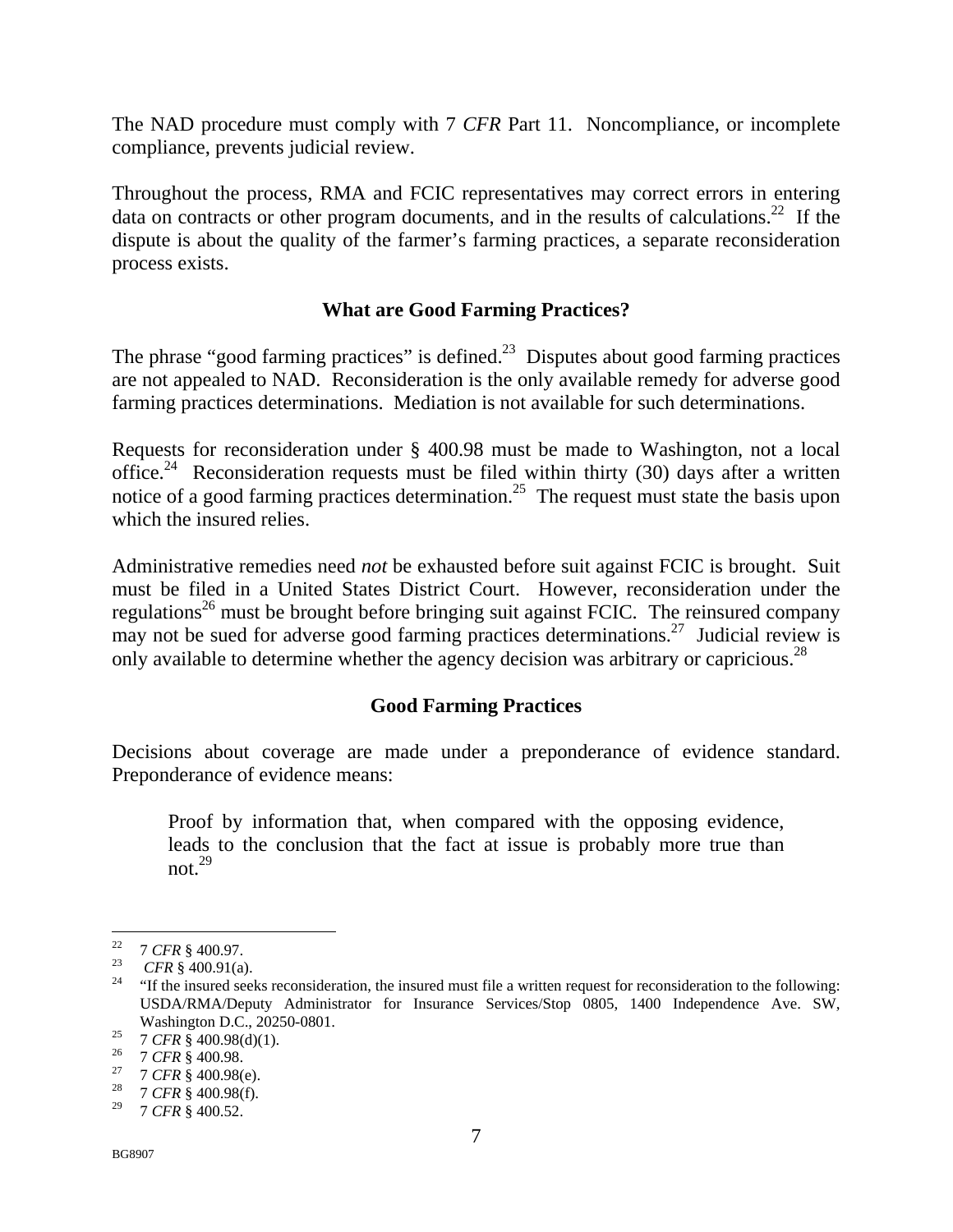Appeals must be made by "participants." These include producers, i.e. persons engaged in producing an agricultural commodity for a share of the insured crop or its proceeds. But "participant" also includes "agents, loss adjusters, agencies, managing general agencies, approved insurance providers, and any person associated with the approved insurance provider through employment, contract or agreement".<sup>30</sup>

Since historical production records can be an issue, it is important to know that FCIC, or the private insurance provider, must retain all records of policy holders for a period of not less than three (3) years from the date of a final action on a policy for the crop year, unless further maintenance of specific records is requested by FCIC. "Final actions" on policies include conclusion of insurance events, policy termination, completion of loss adjustment, or satisfaction of a claim. $31$ 

The Federal Crop Insurance Program is entirely exempt from state and local laws. The regulations $32$  provide:

No State or local governmental body or non-governmental body shall have the authority to promulgate rules or regulations, pass laws, or issue policies or decisions that directly or indirectly affect or govern agreements, contracts, or other actions authorized by this part unless such authority is specifically authorized by this part or by the Corporation.

The regulation provides us examples of actions prohibited by state or local governmental entities:

- Impose or enforce liens, garnishments, or other actions against proceeds obtained, or payments issued in accordance with the Federal Crop Insurance Act, or its regulation.
- **Tax premiums associated with policies under the Act.**
- Exercising of approval authority over policies issued under the Act.

In addition, state and local authorities cannot tax premiums for the policies, or exercise approval authority over them. State and local entities may not levy fines, judgments, punitive damages, etc. They also may not assess any tax fee or amount for funding or maintenance of a state or local insolvency pool or similar fund.

This list<sup>33</sup> does not limit the scope or meaning of paragraph (a) of this section.

 $30<sup>°</sup>$ 

<sup>30&</sup>lt;br>
31 7 *CFR* § 400.412.<br>
32 7 *CFR* § 400.352.<br>
33 Found at 7 *CFR* § 400.352.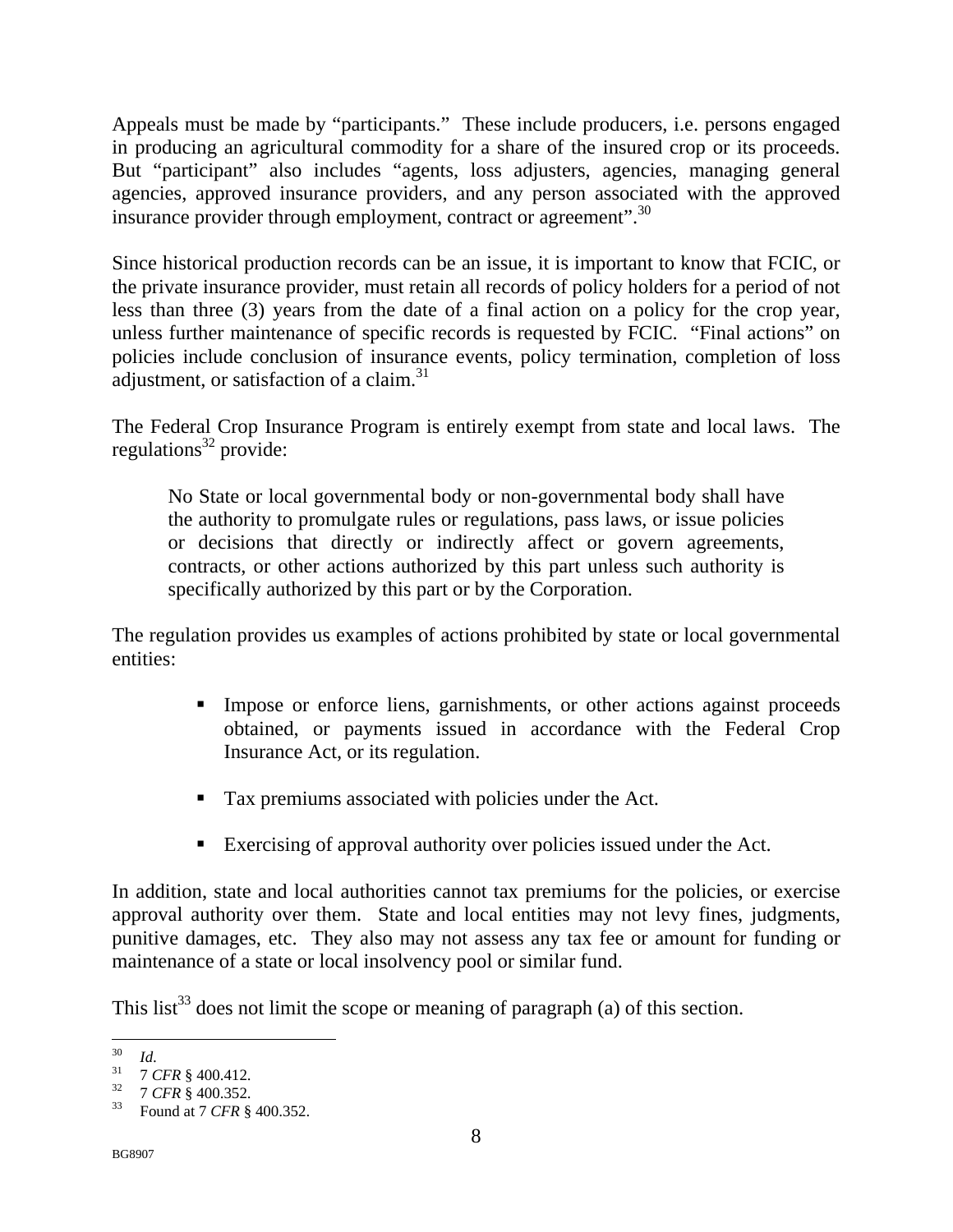## **Producer Responsibilities**

As noted previously, the producer or policyholder faces specific and stiff obligations. These include implementation of "a system of records for obtaining, using, and storing documents containing SSN or EIAN data before they accept or receive any applications for insurance. Thereafter, the policyholder or applicant for coverage must comply with program requirements including good farming practices criteria.

The definition of good farming practices varies from crop to crop and region to region. Generally, it requires a producer to follow all practices considered prudent and responsible by local extension agents and certified crop consultants.

The "good farming practices" criteria is simply expressed and explained as follows:

## **(3) Exclusion of losses due to certain actions of producer.**

## **(A) Exclusions.**

Insurance provided under this subsection shall not cover losses due to –

**(i)** Neglect or maleficence of the producer;

**(ii)** The failure of the producer to reseed the same crop in such areas under such circumstances as it is customary to reseed; or

**(iii)** The failure of the producer to follow good farming practices, including scientifically sound sustainable and organic farming practices.<sup>34</sup>

The Regulations' Standard Policy Contract Terms define "good farming practices" as:

Production methods utilized to produce the insured crop and allow it to make normal progress toward maturity and produce at least the yield used to determine the production guarantee or amount of insurance, including any adjustments for late planted acreage, which are (1) conventional or sustainable farming practices, those generally recognized by agricultural

  $34$  7 USC § 1508(a).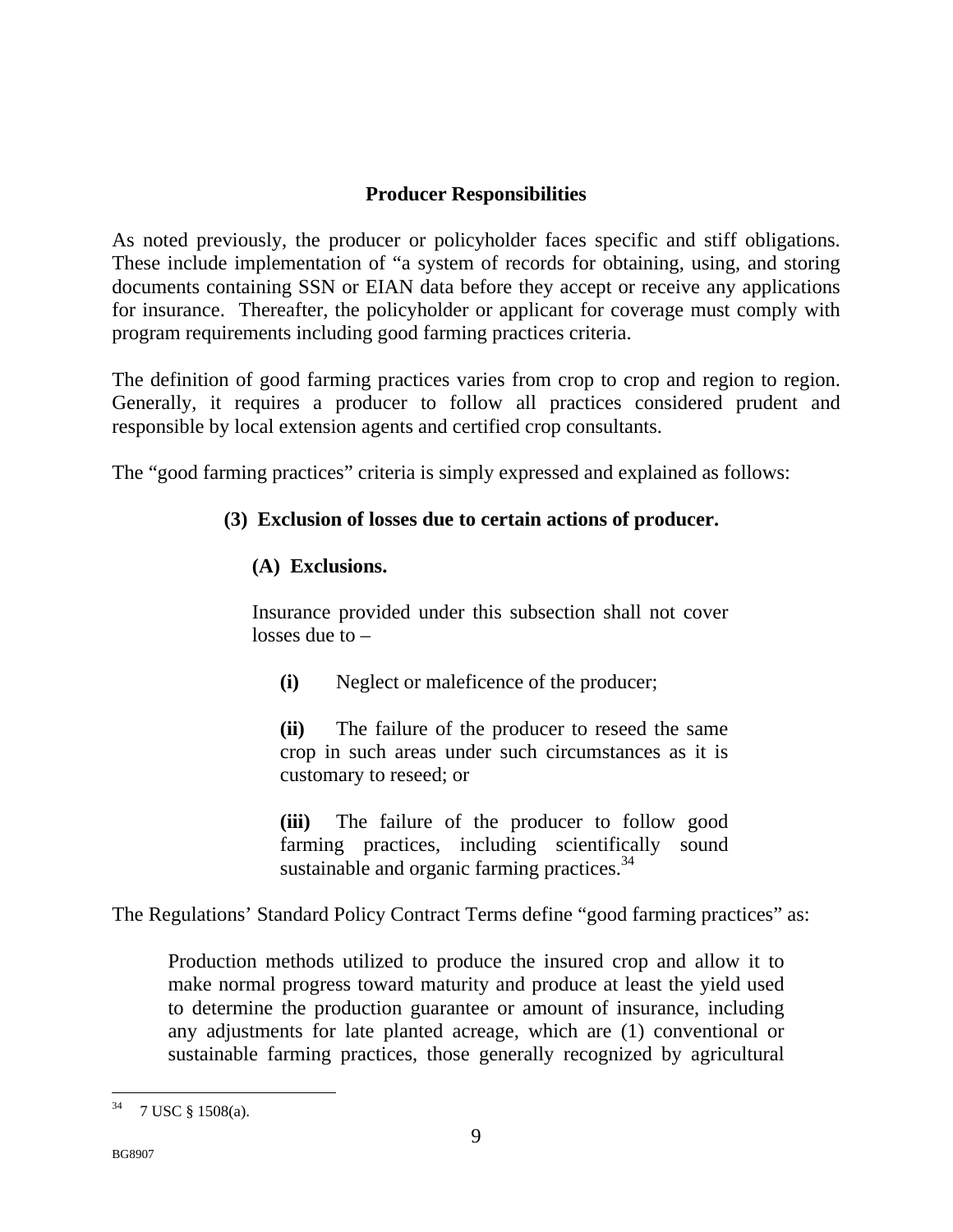experts for the area; or (2) for organic farming practices, those generally recognized by the organic agricultural industry for the area or contained in the organic plan. $35$ 

This definition's most important feature may be the phrase "generally recognized." It, too, is defined in the policy:

Generally recognized practices exist when agricultural experts or the organic agricultural industry, as applicable, are aware of the production method or practice and there is no genuine dispute regarding whether the production method or practice allows the crop to make normal progress toward maturity and produce at least the yield used to determine the production guarantees or the amount of insurance.<sup>36</sup>

## **When is Crop Insurance Required?**

Participation in some USDA programs requires crop insurance. The requirements are "linked." Linked programs include:

- Conservation Reserve Program;
- FSA loans; and
- New disaster assistance programs.<sup>37</sup>

## **Producer Eligibility**

Generally, a producer is eligible for participation if: (1) the producer has an insurable interest in the crop, (2) the acreage is insurable, (3) an application is timely, (4) timely planting occurs, (5) the administrative fee is paid, (6) historical records are provided, and (7) acreage reports are made timely.<sup>38</sup>

#### **Important Crop Insurance Dates**

Sales closing dates must be satisfied. This means coverage must be applied for before the closing date. These dates are:

February 28 or March 15 for spring-planted crops;

<sup>&</sup>lt;sup>35</sup> 5 *CFR* § 457.8, Common Crop Insurance Policy, 1. Definitions.<br><sup>36</sup> 7 *CFR* § 457.8 Definitions.<br><sup>37</sup> 7 USC § 1508(b)(7).<br><sup>38</sup> 7 *CFB* 8 670 101 at see

<sup>38 7</sup> *CFR* § 670.101 *et seq*.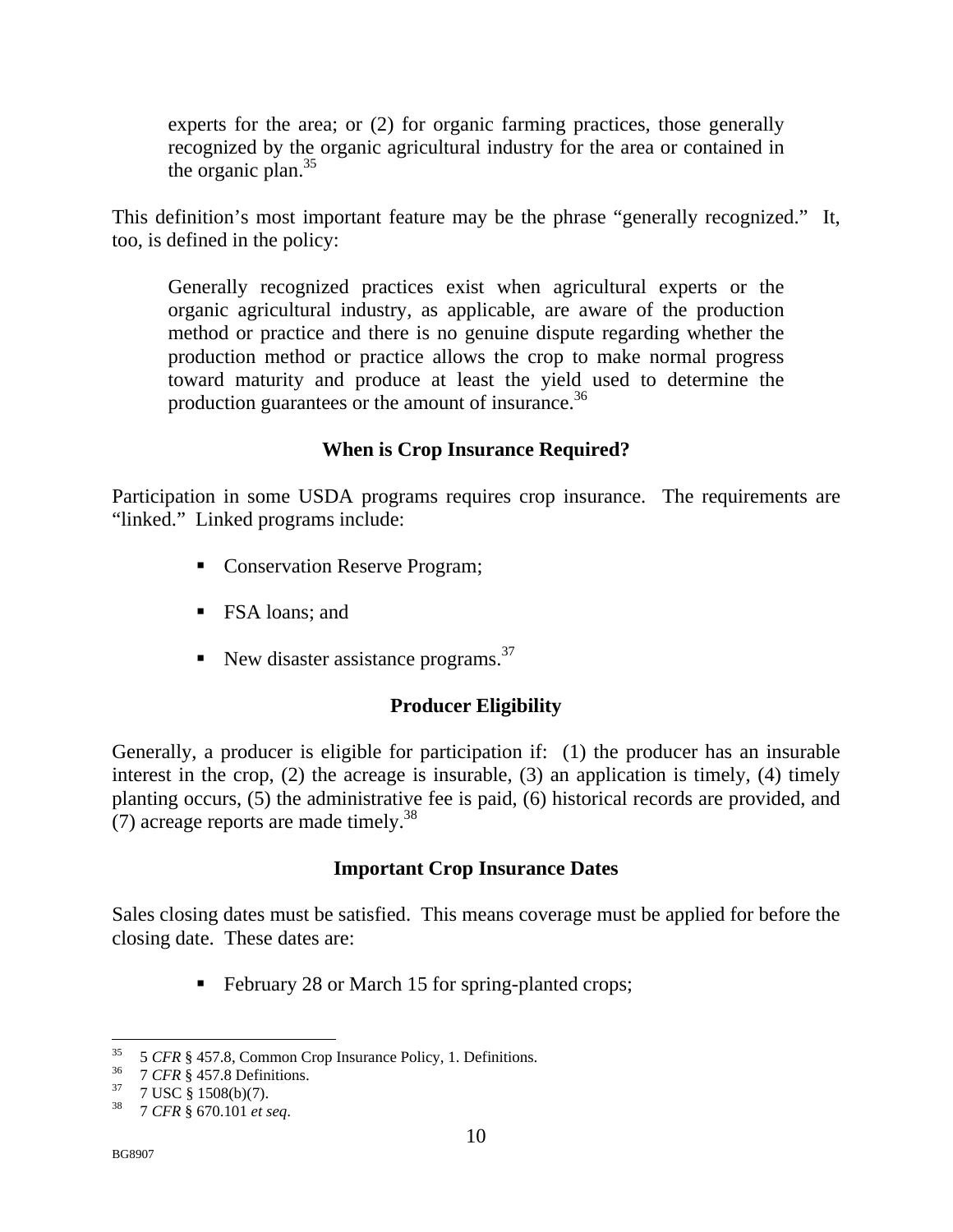- September 30 for fall-planted crops; and
- November 20 for perennials and horticultural crops.

Several types of insurance coverage are available as noted above.<sup>39</sup>

## **Procedure upon Claiming Benefits**

Producers are responsible for actions required when a loss is suspected. They must take place in strict accord with the regulations. The Regulations are mirrored in an insurance contract. The insurer's duties are found in the section headed "Duties in the Event of Damage, Loss, Abandonment, Destruction, or Alternative Use of Crop or Acreage".

Essentially, these steps are required: $40^\circ$ 

- Protect the crop against further damage by providing sufficient care for it.
- Give notice as soon as possible that is generally within seventy-two (72) hours. Do it in writing so this cannot be questioned.
- Leave representative samples. Samples from the crop should be left intact in each insured field.
- Allow the insurer to examine the crop. Cooperate with the insurer. Do not accept that the insurer will act solely and do not encourage the producer to rely strictly on the insurer to be as cooperative in return.
- Cooperate with investigation and settlement. Cooperation is required. Requests must be reasonable. They may allow inspection of the damaged crop, removal of samples, and requirements that records and documents be provided and kept by the insurer.
- Avoid actions without consent. The producer should be told to obtain written consent from the insurance provider before doing any of these things:
	- Destroying any of the insured crop that is not harvested.
	- Putting the insured crop to an alternate use.

 $\overline{a}$ <sup>39</sup>*See* www.flaginc.org/topics/pubs/arts/IndCrpIns.pdf for a valuable paper reviewing the subject. 40 *See* 7 *CFR* § 457.8, Common Crop Insurance Policy, §§ 14 & 15.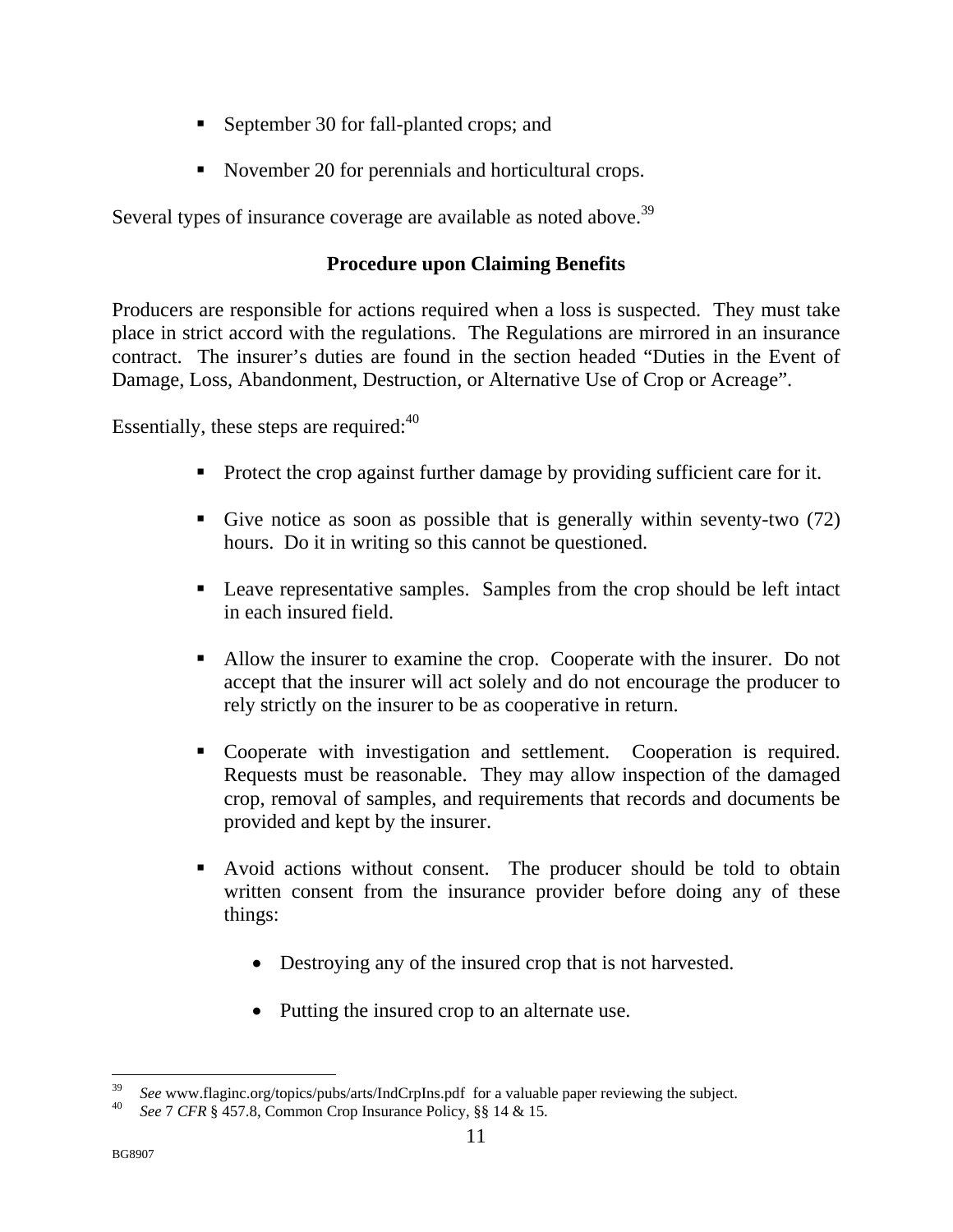- Putting the acreage to a different use.
- Abandoning any portion of the insured crop.
- In addition, the producer must inform the insurer, in writing, after any of these actions are taken. In most instances, the producer will not be given permission to take these actions if replanting is practical. These steps generally will not be permitted until the provider of insurance has made an appraisal of the potential production.
- Submit a written claim. In the written claim, the producer must declare the amount of crop loss, measured in volume and dollars. Generally this must be done no later than sixty (60) days after the end of the insurance period. In some instances, this sixty (60) day period can be extended by the agency for extenuating circumstances.
- Provide requested additional information. If asked, provide data. This data will include harvesting and marketing records of each insured crop by unit. It may also require that the producer submit to an examination under oath.

## **What the Producer Must Establish to Prove a Claim**

The producer must prove, by a preponderance of evidence as noted above, these things:

- Total production or value received for the insured crop;
- That a crop loss occurred during the insurance period;
- That the crop loss was directly caused by an insured cause; and
- The amount of the loss.

## **Records Retention Required**

Historical records may be used to adjust a loss. They must be preserved. This includes:

- Harvest and sale records for three  $(3)$  years.<sup>41</sup>
- Production records for three  $(3)$  years.

 41 7 *CFR* § 457.8.